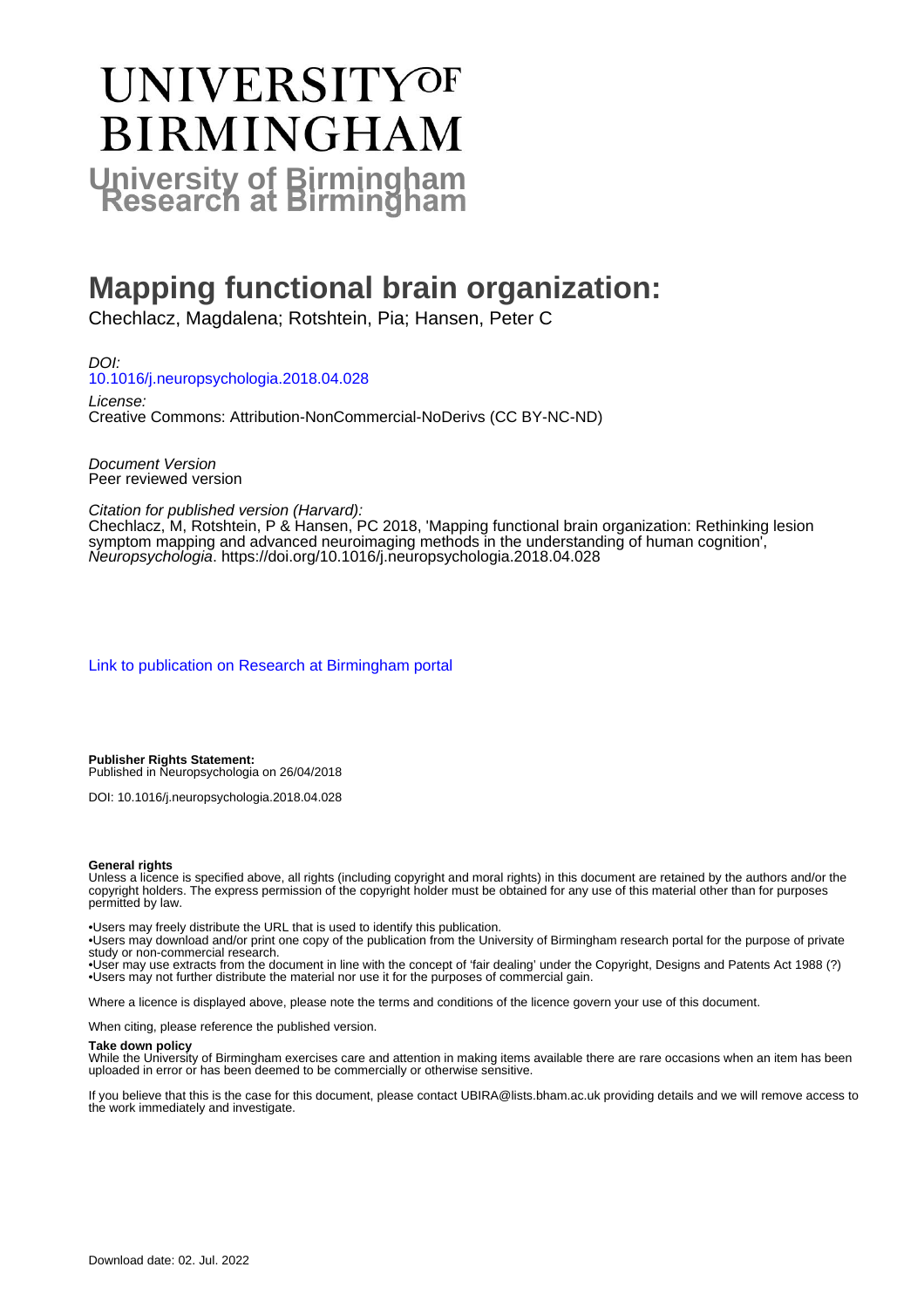#### **Mapping functional brain organization: rethinking lesion symptom mapping and**

#### **advanced neuroimaging methods in the understanding of human cognition**

**Magdalena Chechlacz**<sup>1</sup> **\*, Pia Rotshtein**<sup>1</sup> **and Peter Hansen**<sup>1</sup>

<sup>1</sup>School of Psychology, University of Birmingham, Birmingham, B15 2TT, United Kingdom \*Corresponding Author: email: m.chechlacz.1@bham.ac.uk; phone: +44 (0) 121 414 2852

#### **1. INTRODUCTION**

The current understanding of the functional architecture of the human brain is rooted in lesion symptom mapping studies linking lesion location to patients' cognitive impairments. Most introductory lectures in cognitive neuroscience at least briefly mention famous case studies such as Phineas Gage or Monsieur Leborgne to demonstrate how analyses of behavioural deficits in brain-damaged patients have shaped theories about human cognition. However, the bulk of data presented in cognitive neuroscience lectures comes from functional brain imaging or brain stimulation studies in healthy individuals, with the contribution of modern lesion symptom mapping work frequently overlooked. This gives an impression that lesion symptom mapping approaches are either relics from the past or tools nowadays used mainly by clinical neuropsychologists.

Lesion-symptom mapping was pioneered in the 19th century by anatomists such as Broca and Wernicke who based their discoveries on the detailed behavioural and cognitive examination of individual patients followed by subsequent post-mortem brain dissections. This approach remained largely unchanged for the best part of a century and lesion symptom mapping in 20th century still mainly reported data derived from examining relatively small groups of patients and coarse anatomical localisation of brain lesions. However, over the past thirty years, the introduction of non-invasive neuroimaging techniques together with the development of advanced computational and statistical approaches on the one hand have significantly revolutionized the lesion-symptom mapping approach in patients, whilst on the other hand, have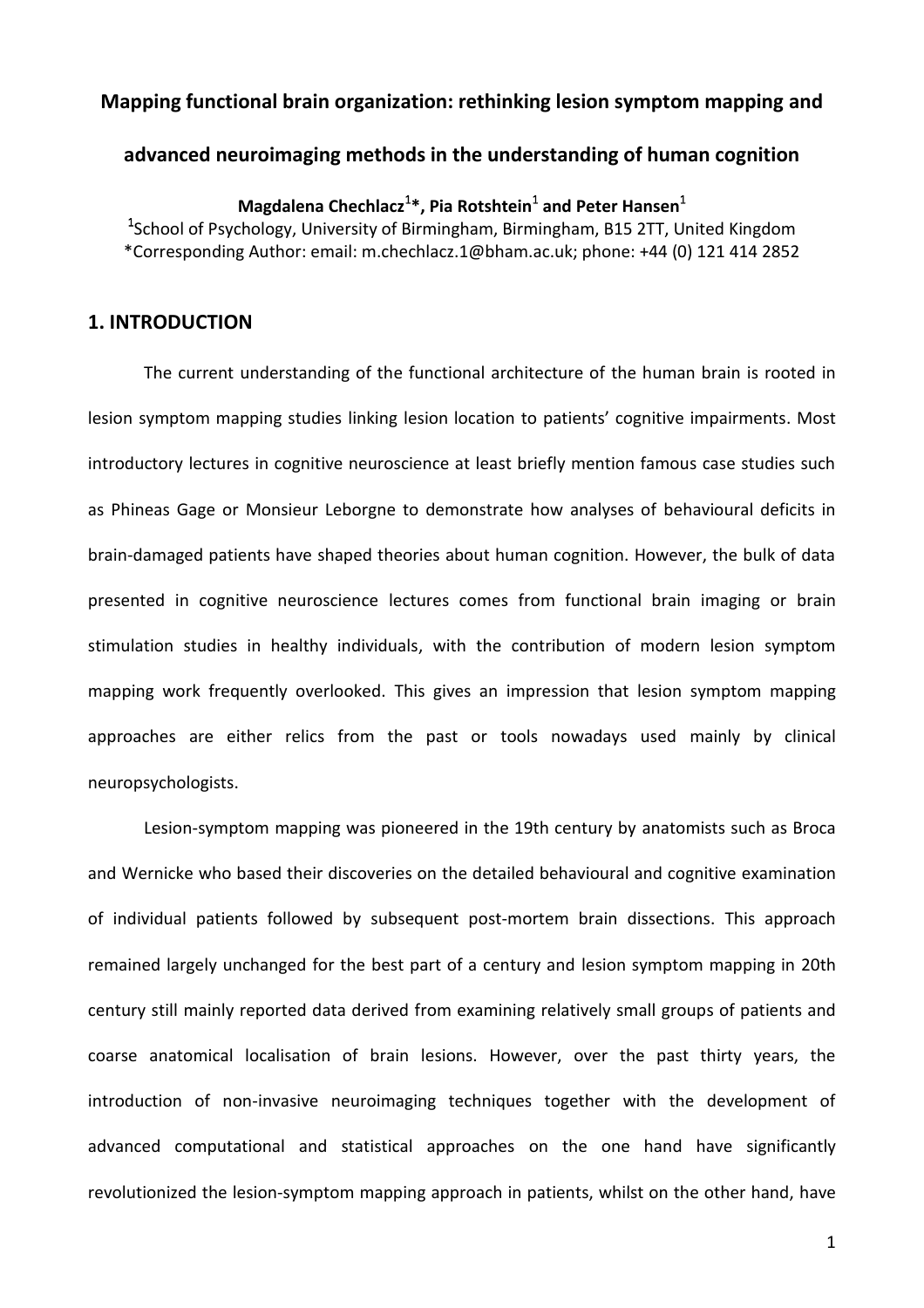expanded the exploration of brain-behaviour relationships through the study of healthy individuals. This has gradually resulted in questions being raised as to what extent lesion mapping is still relevant to our understanding of the functional architecture of human cognition (see also Adolphs, 2016; Rorden & Karnath, 2004).

Perhaps the use of lesion data to infer brain organization is now outdated and no longer needed in the era of advanced neuroimaging techniques and computational methods. Why investigate idiosyncratic individual patients or groups of difficult to recruit patients when it is possible to study easily large cohorts of healthy brains with a precision much greater than with lesion-symptom mapping? The aim of this special issue is to address these questions through a comprehensive critical review of modern lesion-symptom mapping methods, by providing examples of their ongoing role in mapping functional brain organization and by contrasting neuropsychological patient studies with alternative methods based on technical advances in neuroimaging healthy brains and studies using animal models. This special issue will also take a look at whether improving lesion symptom mapping methods based on mass-univariate statistical approaches as well as more recently popularized methods utilizing multivariate decoding, trackwise lesion symptom mapping and diffusion tractography could potentially reshape lesion symptom mapping and increase its relevance to modern cognitive neuroscience. In this editorial, we highlight some of the themes that emerged through the submitted papers (7 reviews and 13 original research reports) which we divide here accordingly into four sections: i) Lesion symptom mapping methods and applications; ii) Methodological advances in lesion symptom mapping; iii) Mapping white matter disconnections; and iv) Human brain mapping: beyond lesion-deficit analysis.

#### **2. Lesion-symptom mapping methods and applications**

The key advantage of lesion-symptom mapping approaches is the ability to infer directly the function of a discrete brain region based on observed cognitive deficits. Since the pioneering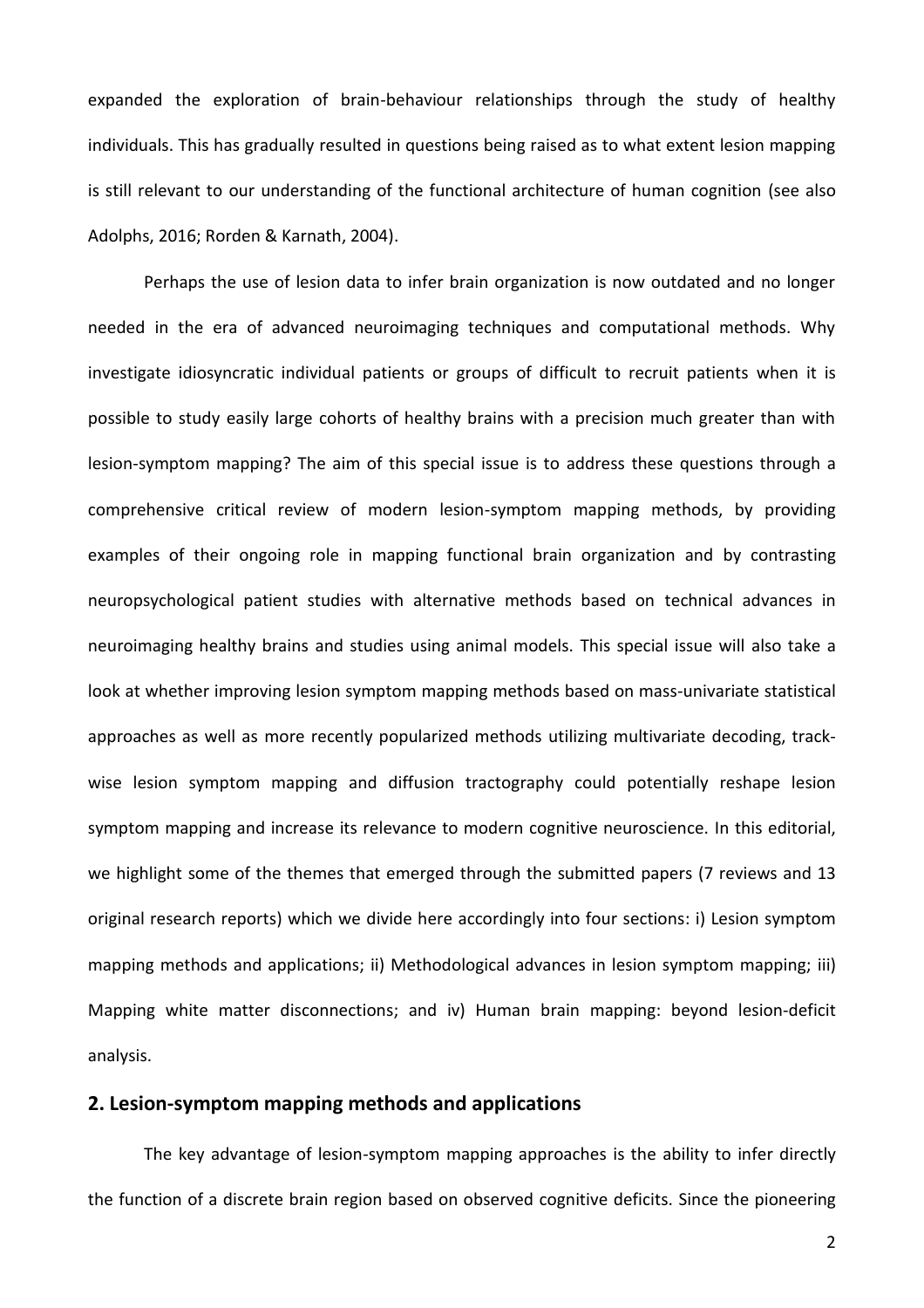work by Broca and Wernicke, lesion symptom mapping methods have gradually evolved and single case studies based on post-mortem dissections have been replaced initially by lesion overlap/lesion subtraction methods and more recently by voxel-based statistical analyses linking neuroimaging and behavioural data in large groups of neuropsychological patients (Rorden & Karnath, 2004). The first paper in this special issue (de Haan & Karnath, 2017) presents a comprehensive overview of widely used lesion symptom mapping methods together with practical guidelines for conducting lesion-symptom mapping studies starting with the selection of patients, visualization and demarcation of brain damage, the choice of appropriate statistical analysis tools and ending with the interpretation of results. The authors discuss the pros and cons of different approaches and emphasize the importance of careful planning, pinpointing for example the weight of lesion visualization and lesion delineation methods in subsequent interpretation of findings. This excellent practical guide is succeeded by a critical review of factors affecting the validity of currently used voxel-based lesion-symptom mapping (VLSM) approaches (e.g., Bates, et al., 2003; Rorden, Karnath, & Bonilha, 2007) as well as methods for testing the validity of conclusions derived from lesion symptom mapping (Sperber & Karnath, 2017). The discussed issue of the validity of lesion-symptom mapping is of particular interest not only from the point of view of reported inconsistencies between different lesion studies but also in facilitating comparisons between lesion-symptom mapping and functional brain imaging as well as brain stimulation studies in healthy individuals.

Following the first two papers introducing the concept of lesion symptom and voxel-wise statistical analysis methods, the next three studies included in this special issue present examples of the application of the VLSM methods to isolate neural substrates of verbal working memory tasks (Ivanova, et al., 2018), spatial perseveration (Kaufmann, et al., 2018) and single-word versus sentence-level reading and writing (Baldo, et al., 2018). In VLSM analysis, for each voxel, patients are separated into two groups according to the presence or absence of a lesion and subsequently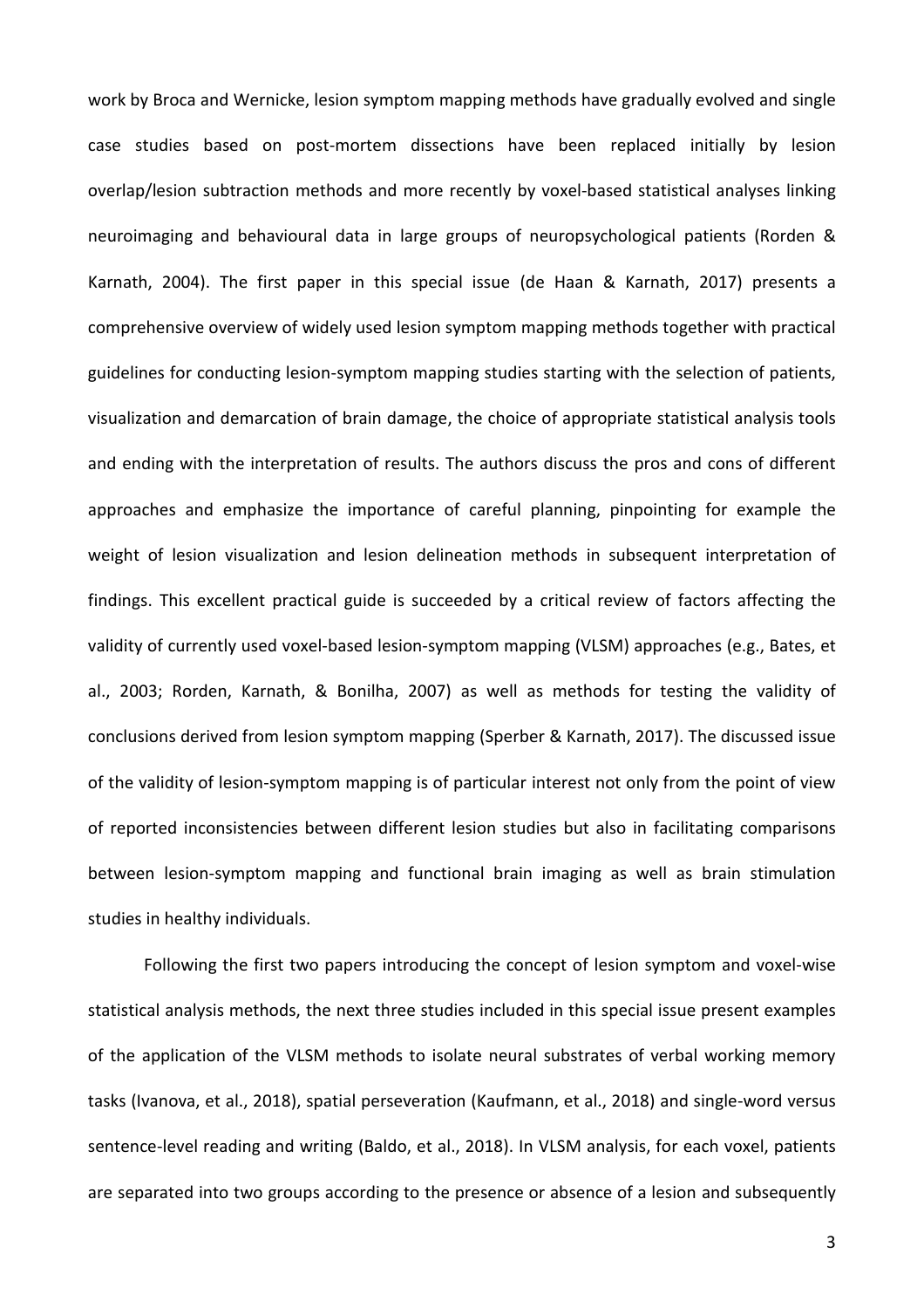a statistical map is produced in which each voxel is assigned the value of the statistical test assessing the behavioural performance of the two groups (Bates, et al., 2003; Rorden, et al., 2007). While VLSM methods are used to examine the association between cognitive deficits and discrete lesion location and therefore are the most relevant for mapping functional brain organization, a different approach based on categorically grouping patients based on a common lesion location, or the presence or absence of a lesion within a particular region of interest is often used by cognitive neuropsychologists to decompose different cognitive components associated with heterogeneous neurological syndromes e.g., unilateral neglect (see for example Saj, Verdon, Hauert, & Vuilleumier, 2018 in this special issue).

Although lesion symptom mapping has been traditionally used as a method of progressing our understanding of human cognition (human brain mapping) and the neuroanatomy of neurological disorders following brain damage, the lesion-symptom mapping methods have been also used to validate specific neuropsychological tests for the assessment of discrete cognitive functions (e.g., executive function by the Cognitive Estimation Test; see Cipolotti, et al., 2017 in this special issue), in decomposing cognitive mechanisms underlying distinct deficits in performance of specific behavioural tasks (e.g. figure drawing Chechlacz, et al., 2014; trial making test Varjacic, Mantini, Demeyere, & Gillebert, 2018 in this special issue) and to assess the prospects of recovery following brain damage (e.g., recovery of language function following stroke; Crinion, Holland, Copland, Thompson, & Hillis, 2013; Forkel & Catani, 2018 in this special issue). It is worth noting here that the issue of the validity of tests used for assessment of specific cognitive functions and consistency of cognitive assessment (eloquently illustrated here by Cipolotti, et al., 2017 and Ivanova, et al., 2018) is critical in lesion-symptom mapping as inappropriate use of clinical tools and/or scoring methods as well as use of non-specific shallow tests might result in erroneous findings (for further commentary see also other included here papers; de Haan & Karnath, 2017; Sperber & Karnath, 2017; Varjacic, et al., 2018).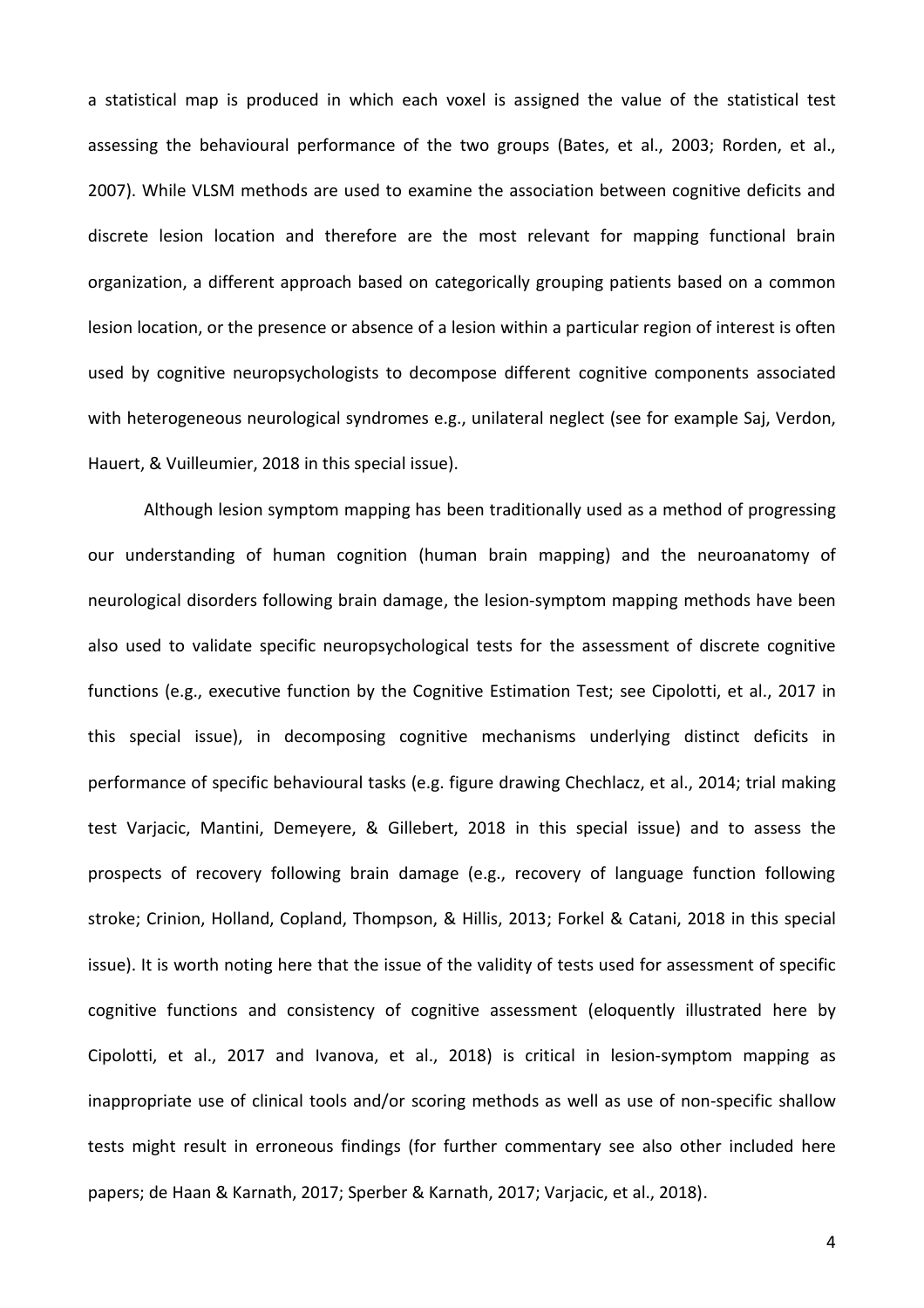## **3. Methodological advances in lesion symptom mapping**

The key step in the development of modern lesion symptom mapping was the introduction of the mass-univariate voxel-wise statistical analysis methods such as VLSM (Bates, et al., 2003; Rorden, et al., 2007) but this approach is not without certain limitations. While the two review papers opening this special issue (de Haan & Karnath, 2017; Sperber & Karnath, 2017) provide an overview of how erroneous application of voxel-wise lesion methods and ignoring its limitations could easily lead to spurious and heterogeneous findings, three empirical papers that follow (Gajardo-Vidal, et al., 2018; Lorca-Puls, et al., 2018; Mirman, et al., 2017) not only provide relevant examples but also suggest potential improvements. The first of these papers is a cautionary tale, which based on bootstrap methods, convincingly demonstrates the effect of sample size on reproducibility of lesion symptom mapping, and how the reported findings might vary despite the analysis methods and behavioural assessments being held constant between studies (Lorca-Puls, et al., 2018). Another issue greatly affecting validity of results is the accurate application of correction for multiple comparisons. In their paper Mirman et al (2017) not only comprehensively discuss this issue but also present a viable solution in the form of the novel continuous permutation-based FWER (voxel-level family-wise error rate) correction method. The last of the three empirical papers provides compelling evidence as to how false negative results in lesion symptom mapping might arise when particular cognitive functions are sub-served by widelydistributed neural networks and thus the same cognitive deficits might be caused by damage to different brain regions (Gajardo-Vidal, et al., 2018). Furthermore, Gajardo-Vidal and colleagues not only suggest a potential solution to overcome this limitation based on the interactive massunivariate approach, but also advocate the necessity of supplementing findings from the univariate analysis by mapping white matter disconnections and/or the use of multivariate approaches (Gajardo-Vidal, et al., 2018).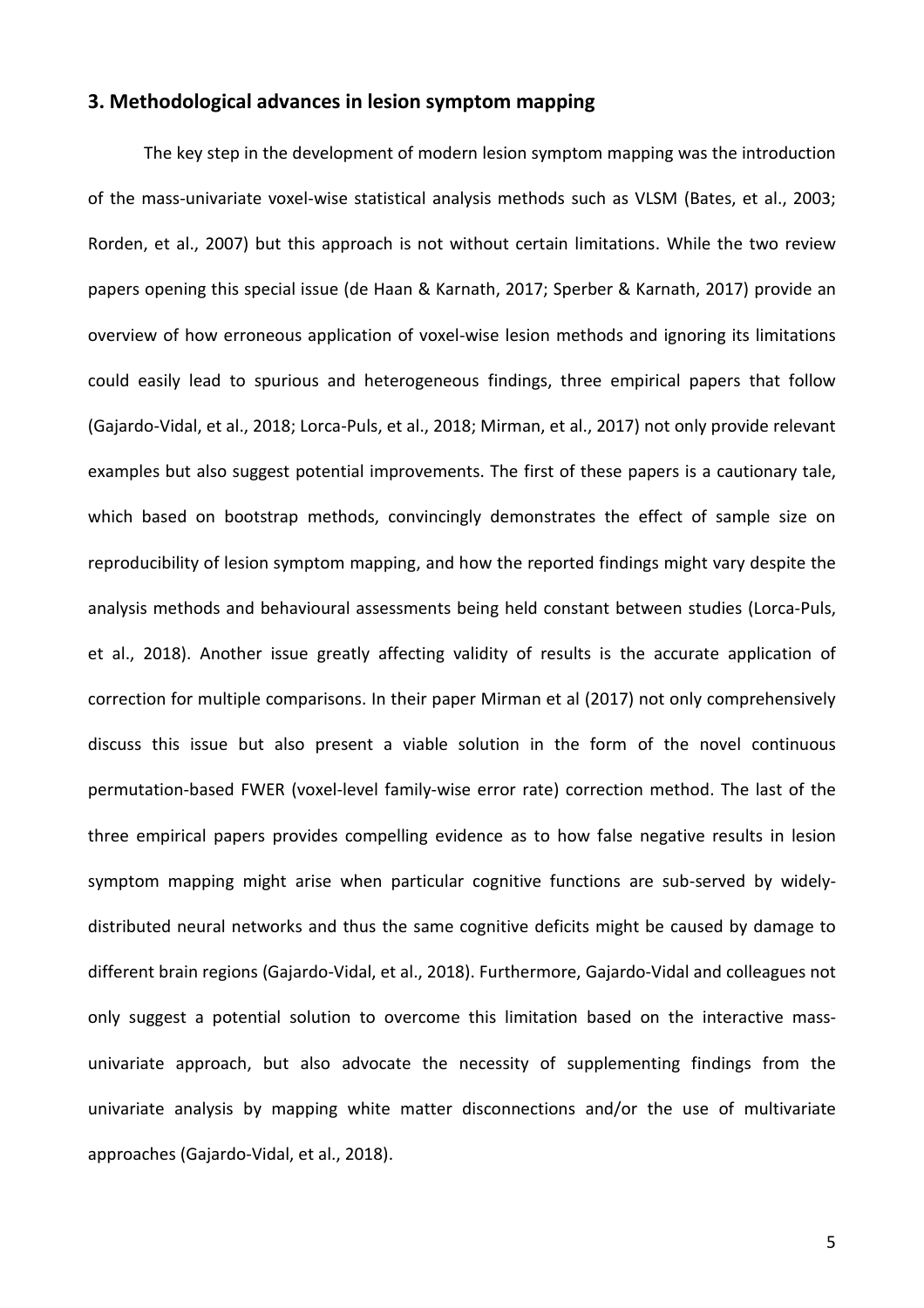Indeed, in the last few years, the effectiveness and validity of the mass-univariate approaches to human brain mapping has been increasingly criticized, and many recent studies strongly promote the use of multivariate decoding and computational modelling of data (Herbet, Lafargue, & Duffau, 2015; Karnath & Smith, 2014; Mah, Husain, Rees, & Nachev, 2014, 2015; Nachev, 2015; Smith, Clithero, Rorden, & Karnath, 2013). While some of the commentaries and original work published to date only point to the limitations of univariate approaches in lesion mapping analysis arising from complex architecture of neural networks i.e., cognitive functions being sub-served by widely distributed networks interconnected by white matter pathways (e.g., Gajardo-Vidal, et al., 2018; Herbet, et al., 2015; Karnath & Smith, 2014; Smith, et al., 2013), others argue that the problem lies not in the complex functional architecture of the brain but in the complex structural architecture of lesions (e.g., Mah, et al., 2014, 2015; Nachev, 2015). The later point of view is thoroughly and elegantly elucidated here by Xu, Jha and Nachev (2017). The two following empirical papers propose different approaches to multivariate inference in lesion symptom mapping. One utilizes an inference approach based on game theory (Multi-perturbation Shapley value Analysis, MSA) to decompose functional contributions from multi-lesion patterns (Malherbe, et al., 2017) and the other presents a multivariate optimization technique, a sparse canonical correlation analysis for neuroimaging (SCCAN) to overcome lesion-symptom mapping limitations and the heterogeneity of findings arising from functional dependency on single versus multiple areas, lesion patterns following vascular rather than functional territories, as well as differences in sample size and used thresholding mechanisms (Pustina, Avants, Faseyitan, Medaglia, & Coslett, 2017).

### **4. Mapping white matter disconnections**

To a large extent various cognitive functions rely on widely distributed neuronal networks sub-served by long association and commissural white matter pathways (Makris, et al., 2005; Petrides & Pandya, 2006; Schmahmann & Pandya, 2006). Therefore, not surprisingly, development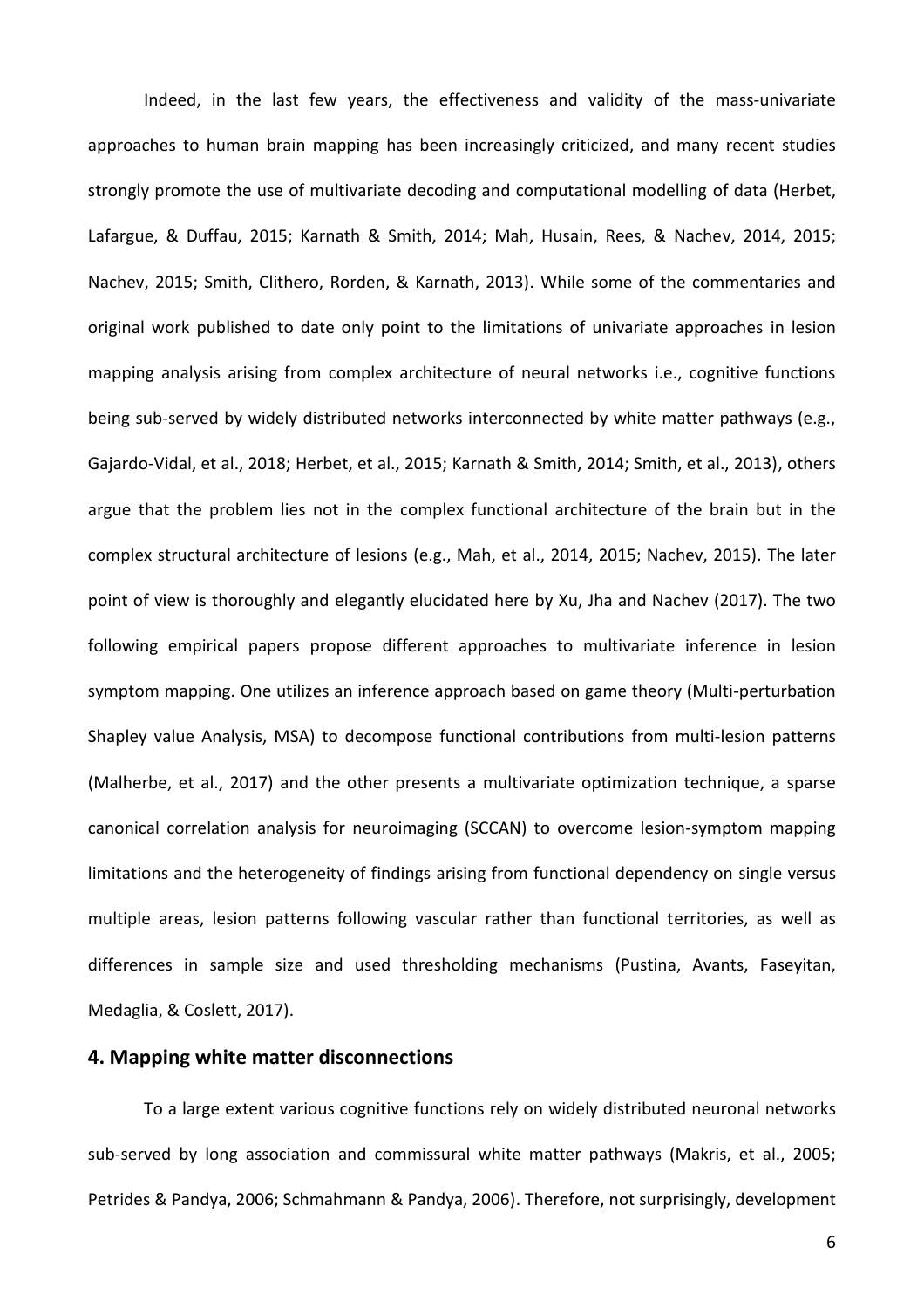of diffusion tractography methods enabling the non-invasive mapping of white matter pathways in the living human brain (Basser, Pajevic, Pierpaoli, Duda, & Aldroubi, 2000; Le Bihan, et al., 2001; Mori & van Zijl, 2002), recent popularization of the concept of the disconnection syndrome (Catani & Ffytche, 2005; Catani & Mesulam, 2008), and finally the introduction of track-wise lesion deficit analysis methods allowing the capture of the interaction between white matter damage and observed cognitive deficits (Foulon, et al., 2018; Thiebaut de Schotten, et al., 2014) have had a substantial impact on the field of the lesion-symptom mapping. The concept of disconnection syndrome is predominantly used to describe disorders of higher cognitive function resulting from a breakdown of associative connections between cortical areas due to white matter lesions (Catani & Ffytche, 2005; Catani & Mesulam, 2008; see also Kleinschmidt & Vuilleumier, 2013 for a critical commentary on the recent resurgence of the term disconnection syndrome). Thus, in practical terms, mapping of the white matter damage in neuropsychological patients on the one hand can expand the understanding of the critical lesions underlying observed behavioural deficits and on the other hand has also the potential to increase the understanding of the organization of the neural networks sub-serving specific cognitive functions. Four papers included in this special issue provide excellent examples of the application of either diffusion tractography or tract-wise lesion deficit analysis in mapping predictors of heterogeneous deficits in visual neglect (Toba, et al., 2017), aphasia recovery (Forkel & Catani, 2018) as well as white matter pathways underlying verbal working memory (Ivanova, et al., 2018) and face-based mentalizing (Nakajima, Yordanova, Duffau, & Herbet, 2018).

#### **5. Human brain mapping: beyond lesion-deficit analysis.**

It could be argued that the development of new neuroimaging techniques such as fMRI (functional magnetic resonance imaging), diffusion imaging, EEG (electroencephalography), MEG (magnetoencephalography), TMS (transcranial magnetic stimulation) and tES (transcranial electrical stimulation) and associated statistical and image processing methods have not only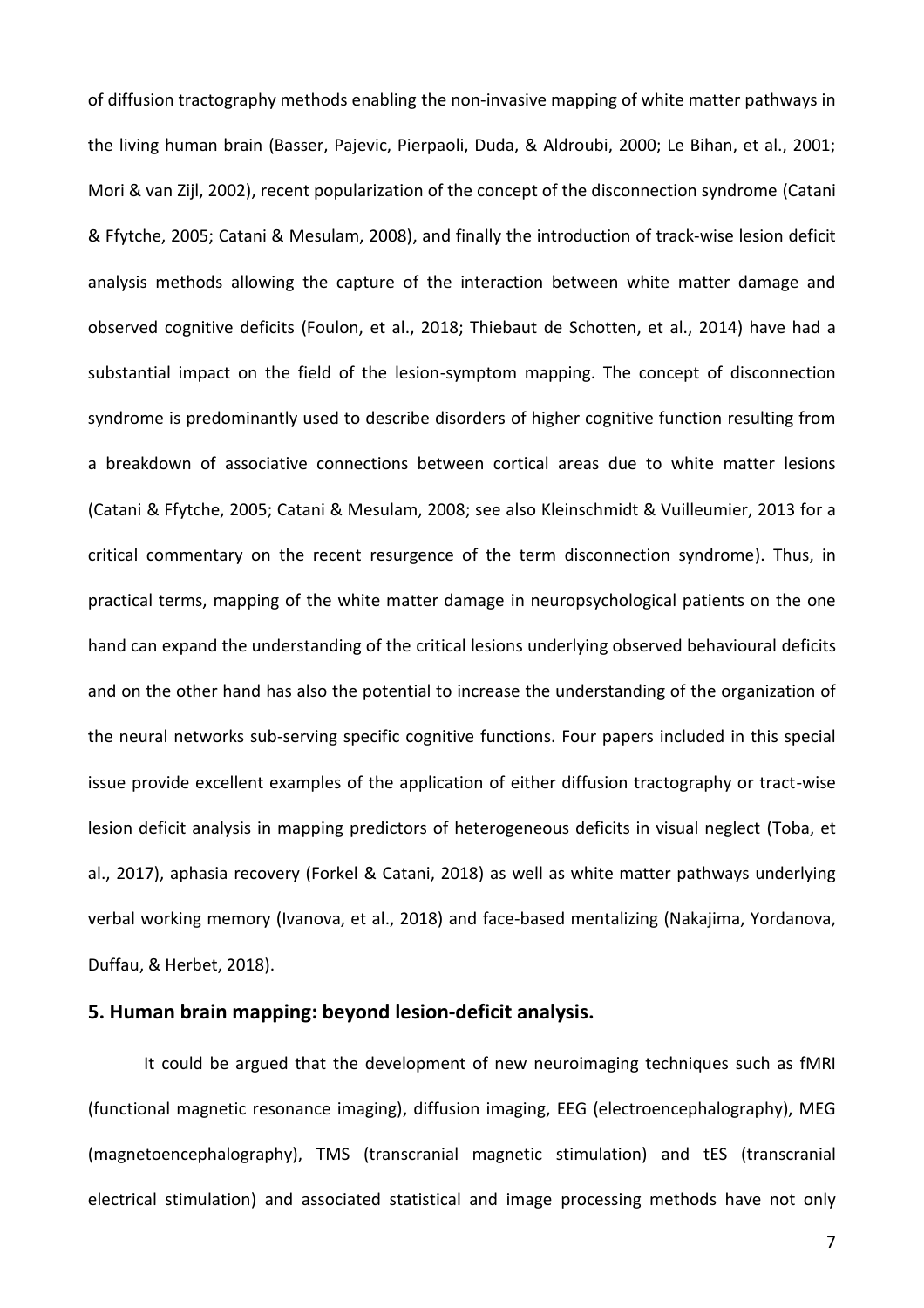opened up the prospect of linking discrete cognitive functions to specific brain regions and neuronal networks, but perhaps also of stimulated the improvement of lesion-symptom mapping approaches, in particular by introducing more stringent voxel-wise statistical analysis methods, the use of new imaging modalities for lesion visualization as well as modern image processing tools and most recently new computational and multi-variate data processing approaches as illustrated by several papers compiled in this special issue.

Different neuroimaging techniques come with a set of specific advantages as well as limitations (e.g., Coltheart, 2006; Hari, Levanen, & Raij, 2000; Henson, 2005; Pascual-Leone, Walsh, & Rothwell, 2000; Paulus, 2011) and the use of each of them separately to infer functional brain organization and human cognition so far has failed to provide a complete picture. Therefore, not surprisingly multimodal approaches and combining evidence obtained through different methods are increasingly gaining popularity among basic cognitive neuroscientists interested in functional brain mapping as well as neuropsychologists and neurologists striving to understand the neuroanatomy of cognitive disorders. Three papers included in this special issue touch on the use of other modalities to infer human cognition and the converging evidence arising from lesionsymptom mapping and functional brain imaging or brain stimulation studies in healthy individuals, as well as discuss potential causes of discrepancies in findings derived based on different techniques (Petitet, O'Reilly, & O'Shea, 2017; Pleger & Timmann, 2018; Varjacic, et al., 2018).

Last but not least Bell and Bultidue (2017) make an excellent contribution to this special issue by presenting a compelling case for combining lessons from animal models with findings from human studies, as a way to fully elucidate neural mechanisms underlying human cognition as well as to further the understanding of the effects triggered by brain stimulation and pharmacological interventions (Bell & Bultitude, 2017).

### **6. Conclusions**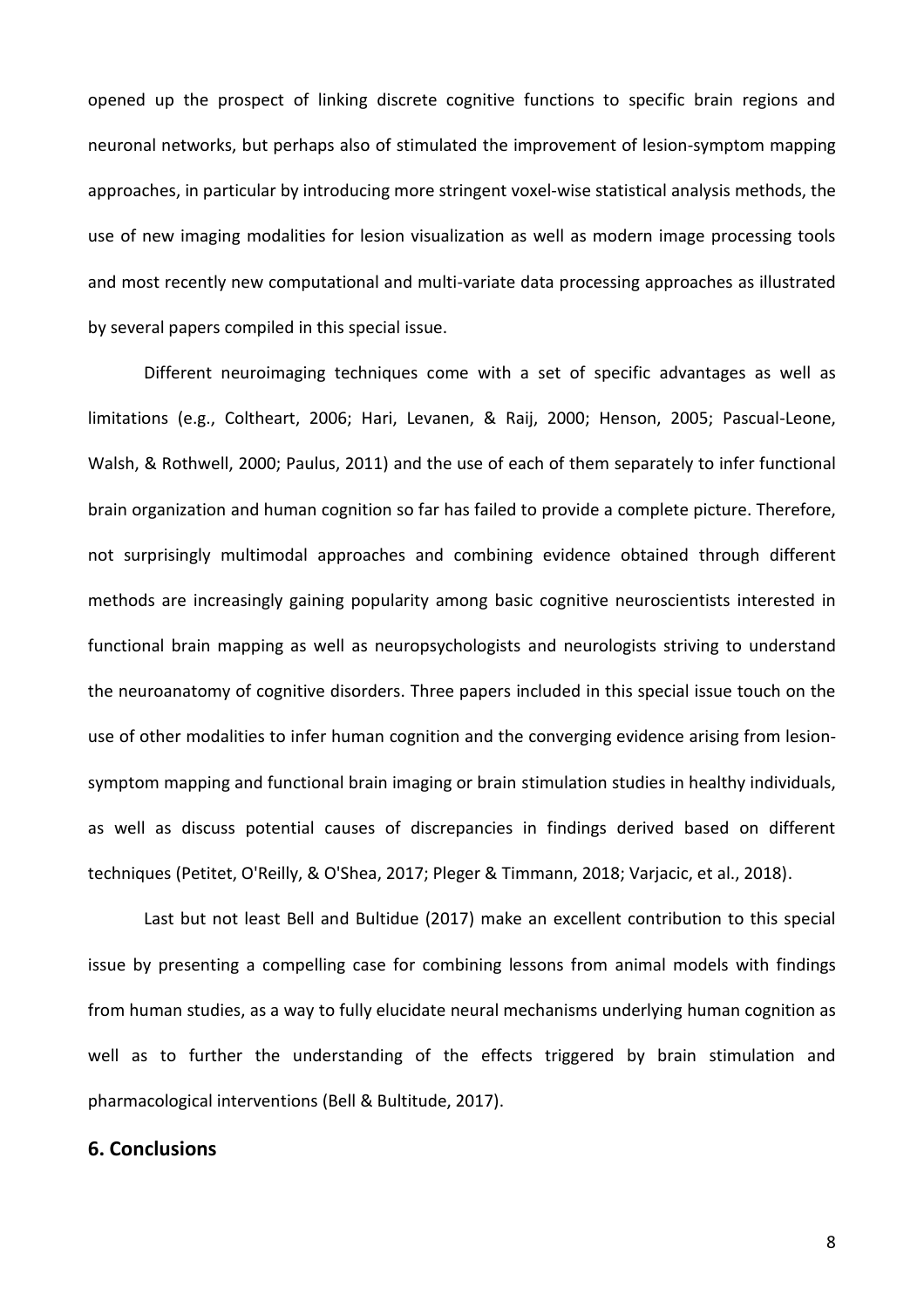It was our intention that this special issue would uphold lesion symptom mapping as a

research tool not without limitations, but nevertheless, deserving its place among more recent

neuroimaging and brain stimulation techniques, and thus worthy of consideration by modern

cognitive neuroscientists. Furthermore, we hope that this special issue will stimulate new research

taking full advantage of methodological developments based on computational modelling and

multivariate decoding to better capture the multi-dimensionality of brain networks, lesions and

behavioural data (Corbetta, Siegel, & Shulman, 2018; Herbet, et al., 2015; Mah, et al., 2015;

Nachev, 2015).

**Acknowledgments:** This work was supported by BRIDGE (Birmingham-Illinois Partnership for Discovery, Engagement and Education) Fellowship.

#### **References**

Adolphs, R. (2016). Human Lesion Studies in the 21st Century. *Neuron, 90*, 1151-1153.

- Baldo, J. V., Kacinik, N., Ludy, C., Paulraj, S., Moncrief, A., Piai, V., Curran, B., Turken, A., Herron, T., & Dronkers, N. F. (2018). Voxel-based Lesion Analysis of Brain Regions Underlying Reading and Writing. *Neuropsychologia*.
- Basser, P. J., Pajevic, S., Pierpaoli, C., Duda, J., & Aldroubi, A. (2000). In vivo fiber tractography using DT-MRI data. *Magn Reson Med, 44*, 625-632.
- Bates, E., Wilson, S. M., Saygin, A. P., Dick, F., Sereno, M. I., Knight, R. T., & Dronkers, N. F. (2003). Voxel-based lesion-symptom mapping. *Nat Neurosci, 6*, 448-450.
- Bell, A. H., & Bultitude, J. H. (2017). Methods matter: A primer on permanent and reversible interference techniques in animals for investigators of human neuropsychology. *Neuropsychologia*.
- Catani, M., & Ffytche, D. H. (2005). The rises and falls of disconnection syndromes. *Brain, 128*, 2224-2239.

Catani, M., & Mesulam, M. (2008). What is a disconnection syndrome? *Cortex, 44*, 911-913.

- Chechlacz, M., Novick, A., Rotshtein, P., Bickerton, W. L., Humphreys, G. W., & Demeyere, N. (2014). The neural substrates of drawing: a voxel-based morphometry analysis of constructional, hierarchical, and spatial representation deficits. *J Cogn Neurosci, 26*, 2701-2715.
- Cipolotti, L., MacPherson, S. E., Gharooni, S., van-Harskamp, N., Shallice, T., Chan, E., & Nachev, P. (2017). Cognitive estimation: Performance of patients with focal frontal and posterior lesions. *Neuropsychologia*.
- Coltheart, M. (2006). What has functional neuroimaging told us about the mind (so far)? *Cortex, 42*, 323-331.
- Corbetta, M., Siegel, J. S., & Shulman, G. L. (2018). On the low dimensionality of behavioral deficits and alterations of brain network connectivity after focal injury. *Cortex*.
- Crinion, J., Holland, A. L., Copland, D. A., Thompson, C. K., & Hillis, A. E. (2013). Neuroimaging in aphasia treatment research: quantifying brain lesions after stroke. *Neuroimage, 73*, 208-214.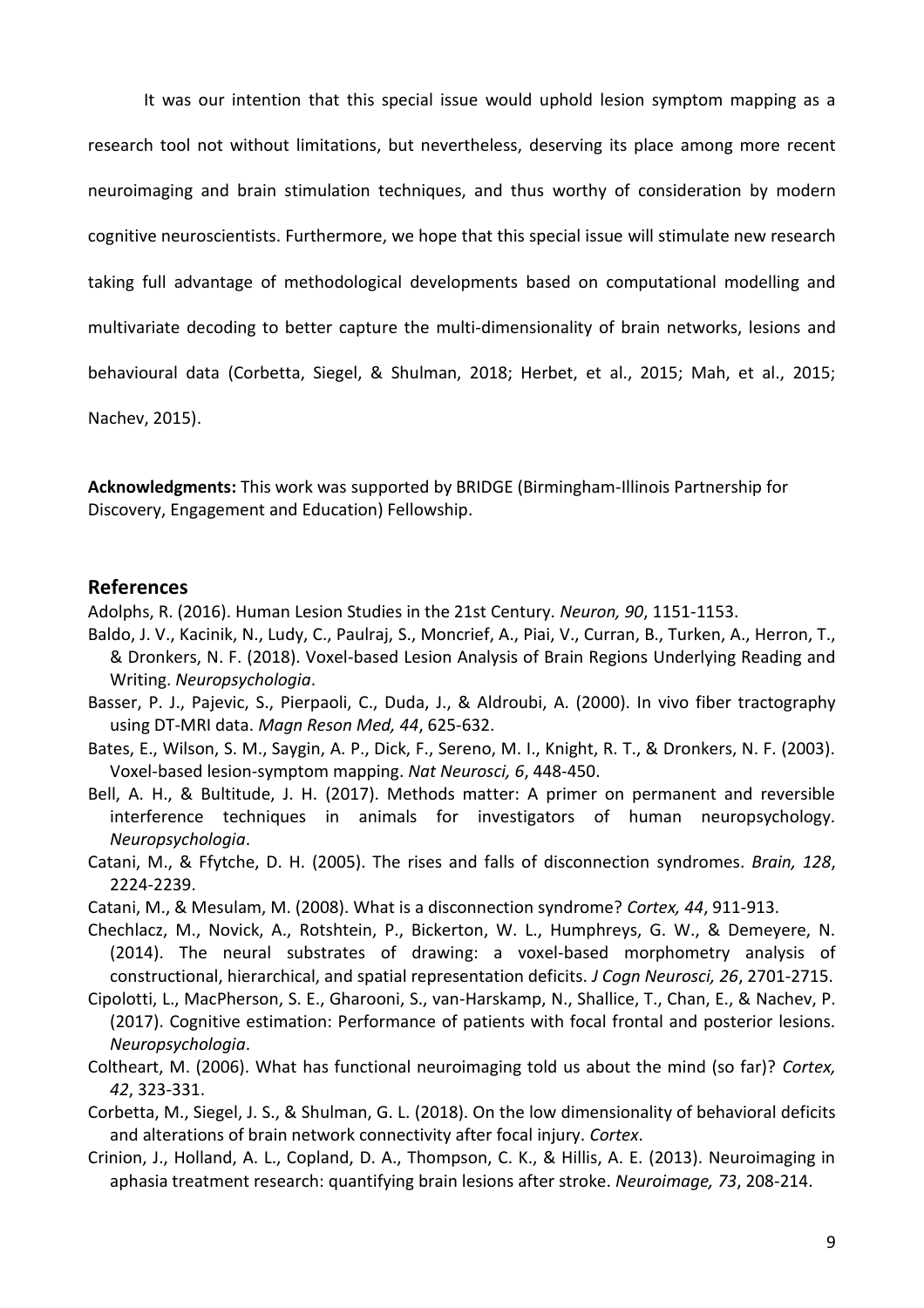- de Haan, B., & Karnath, H. O. (2017). A hitchhiker's guide to lesion-behaviour mapping. *Neuropsychologia*.
- Forkel, S. J., & Catani, M. (2018). Lesion mapping in acute stroke aphasia and its implications for recovery. *Neuropsychologia*.
- Foulon, C., Cerliani, L., Kinkingnéhun, S., Levy, R., Rosso, C., Urbanski, M., Volle, E., & Thiebaut de Schotten, M. (2018). Advanced lesion symptom mapping analyses and implementation as BCBtoolkit. *GigaScience, 7*, 1-17.
- Gajardo-Vidal, A., Lorca-Puls, D. L., Crinion, J. T., White, J., Seghier, M. L., Leff, A. P., Hope, T. M. H., Ludersdorfer, P., Green, D. W., Bowman, H., & Price, C. J. (2018). How distributed processing produces false negatives in voxel-based lesion-deficit analyses. *Neuropsychologia*.
- Hari, R., Levanen, S., & Raij, T. (2000). Timing of human cortical functions during cognition: role of MEG. *Trends in Cognitive Sciences, 4*, 455-462.
- Henson, R. (2005). What can functional neuroimaging tell the experimental psychologist? *Quarterly Journal of Experimental Psychology Section a-Human Experimental Psychology, 58*, 193-233.
- Herbet, G., Lafargue, G., & Duffau, H. (2015). Rethinking voxel-wise lesion-deficit analysis: a new challenge for computational neuropsychology. *Cortex, 64*, 413-416.
- Ivanova, M. V., Dragoy, O., Kuptsova, S. V., Yu Akinina, S., Petrushevskii, A. G., Fedina, O. N., Turken, A., Shklovsky, V. M., & Dronkers, N. F. (2018). Neural mechanisms of two different verbal working memory tasks: A VLSM study. *Neuropsychologia*.
- Karnath, H. O., & Smith, D. V. (2014). The next step in modern brain lesion analysis: multivariate pattern analysis. *Brain, 137*, 2405-2407.
- Kaufmann, B. C., Frey, J., Pflugshaupt, T., Wyss, P., Paladini, R. E., Vanbellingen, T., Bohlhalter, S., Chechlacz, M., Nef, T., Muri, R. M., Cazzoli, D., & Nyffeler, T. (2018). The spatial distribution of perseverations in neglect patients during a nonverbal fluency task depends on the integrity of the right putamen. *Neuropsychologia*.
- Kleinschmidt, A., & Vuilleumier, P. (2013). Disconnecting cognition. *Curr Opin Neurol, 26*, 333-338.
- Le Bihan, D., Mangin, J. F., Poupon, C., Clark, C. A., Pappata, S., Molko, N., & Chabriat, H. (2001). Diffusion tensor imaging: Concepts and applications. *Journal of Magnetic Resonance Imaging, 13*, 534-546.
- Lorca-Puls, D. L., Gajardo-Vidal, A., White, J., Seghier, M. L., Leff, A. P., Green, D. W., Crinion, J. T., Ludersdorfer, P., Hope, T. M. H., Bowman, H., & Price, C. J. (2018). The impact of sample size on the reproducibility of voxel-based lesion-deficit mappings. *Neuropsychologia*.
- Mah, Y. H., Husain, M., Rees, G., & Nachev, P. (2014). Human brain lesion-deficit inference remapped. *Brain, 137*, 2522-2531.
- Mah, Y. H., Husain, M., Rees, G., & Nachev, P. (2015). The complexities of lesion-deficit inference in the human brain: reply to Herbet et al. *Cortex, 64*, 417-419.
- Makris, N., Kennedy, D. N., McInerney, S., Sorensen, A. G., Wang, R., Caviness, V. S., Jr., & Pandya, D. N. (2005). Segmentation of subcomponents within the superior longitudinal fascicle in humans: a quantitative, in vivo, DT-MRI study. *Cereb Cortex, 15*, 854-869.
- Malherbe, C., Umarova, R. M., Zavaglia, M., Kaller, C. P., Beume, L., Thomalla, G., Weiller, C., & Hilgetag, C. C. (2017). Neural correlates of visuospatial bias in patients with left hemisphere stroke: a causal functional contribution analysis based on game theory. *Neuropsychologia*.
- Mirman, D., Landrigan, J. F., Kokolis, S., Verillo, S., Ferrara, C., & Pustina, D. (2017). Corrections for multiple comparisons in voxel-based lesion-symptom mapping. *Neuropsychologia*.
- Mori, S., & van Zijl, P. C. M. (2002). Fiber tracking: principles and strategies a technical review. *Nmr in Biomedicine, 15*, 468-480.
- Nachev, P. (2015). The first step in modern lesion-deficit analysis. *Brain, 138*, e354.